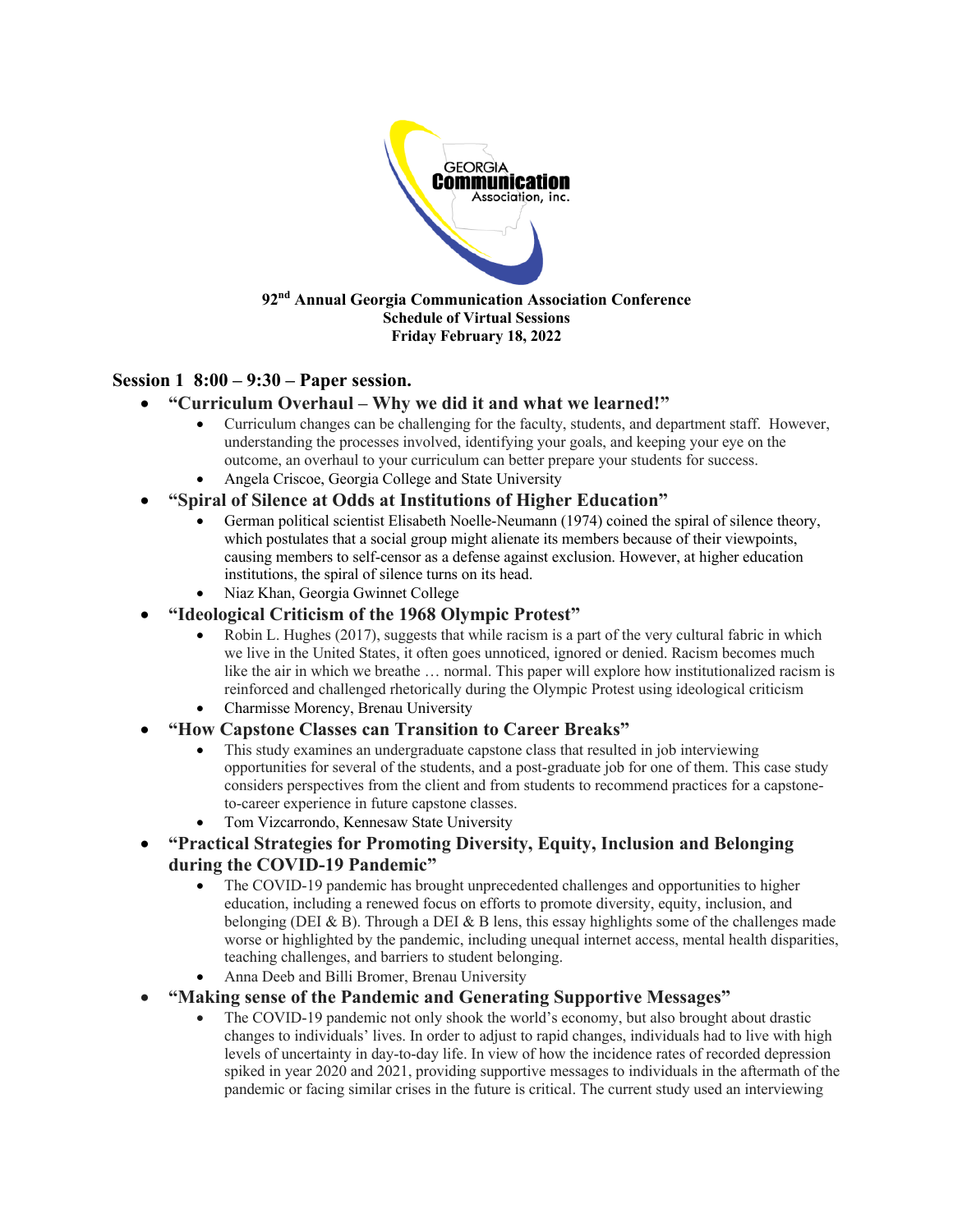approach, Sense-making Methodology, to delve into individuals' innermost fear and thoughts, to allow individuals to triangulate and reflect on the impact of the pandemic.

• Chialing Lynn Ho, Deborah Robson, Shirley Serini, Valdosta State University.

## **Session 2 9:35-10:05 – G.I.F.T.S.**

- **"Using Artwork to Introduce the Objective and Interpretive Approaches in the Communication Theory Course"**
	- The communication theory class typically includes a discussion of the objective and interpretive approaches to communication research. One way to facilitate learning of these concepts is by making a comparison to the world of art. By showing examples of photorealistic art and abstract art, an instructor can lead students in a discussion about the artwork and the artists' motivations and then extraploate those ideas into a more in-depth exploration of the objective and interpretive approaches. This GIFTS presentation will provide instructions on how to implement this approach in the Communication Theory course.
	- Pamela Hayward, Augusta University
- **"Fake News"**
	- The Fake News activity utilizes the active learning classroom, providing students with the opportunity to develop an individual and collective list of questions to ask in evaluating information and source credibility. Teams then apply the checklist to questionable news stories and social media posts.
	- Mark Borzi, Valdosta State University
- **"Sorry, I Was Muted: Speech Assignments in the Context of Virtual Meetings"**
	- An example of conforming a traditional speech assignment to a virtual meeting context, with considerations of the norms of that setting.
	- Matthew LeHew, Dalton State University
- **"Here's how you get a job: An interview course project"**
	- While the Digital Age has introduced a new set of state-of-the-art tools to consider when seeking employment, most researchers contend the job-search process has generally remained the same. Whereas the Internet offers considerable information on finding work, too often undergraduates lack a precise and practical understanding of how to get a job. The *Job Interview Assignment* (JIA) presentation details this assignment, offers a theoretical framework to teach it, explains its steps, and evaluates the strengths and weaknesses of the assignment.
	- Philip Aust, Kennesaw State University

## **10:05-10:15 -- COFFEE BREAK!**

#### **Session 3 10:15–11:10 Paper Session**

- **"Biden's Build Back Better Battle: Shaping Perception of the Social Infrastructure Bill"**
	- In 2021, American lawmakers haggled over the finer points of some of the largest spending packages in American history. As a package, it has struggled to gain popular support even though it is filled with popular individual spending programs. In this presentation, I demonstrate the drastic differences in framing Build Back Better by and within political parties. This historic year of spending is also a historic year of spending messaging, and close analysis of Biden's speeches alongside the public comments of party leadership and media framing is key to understanding whether and how massive New Deal style spending has a place in the twenty-first century.
	- Steve Stuglin, Georgia Highlands College
- **"Communicating Social Presence as a Trauma-Informed Approach to Online Teaching and Learning"**
	- By regularly engaging in social presence to intentionally connect with students, instructors can implement principles of trauma-informed teaching practices into the design and delivery of their online classes that enhance student learning and engagement by creating student-centered learning environments encouraging safety, connection, and consistency.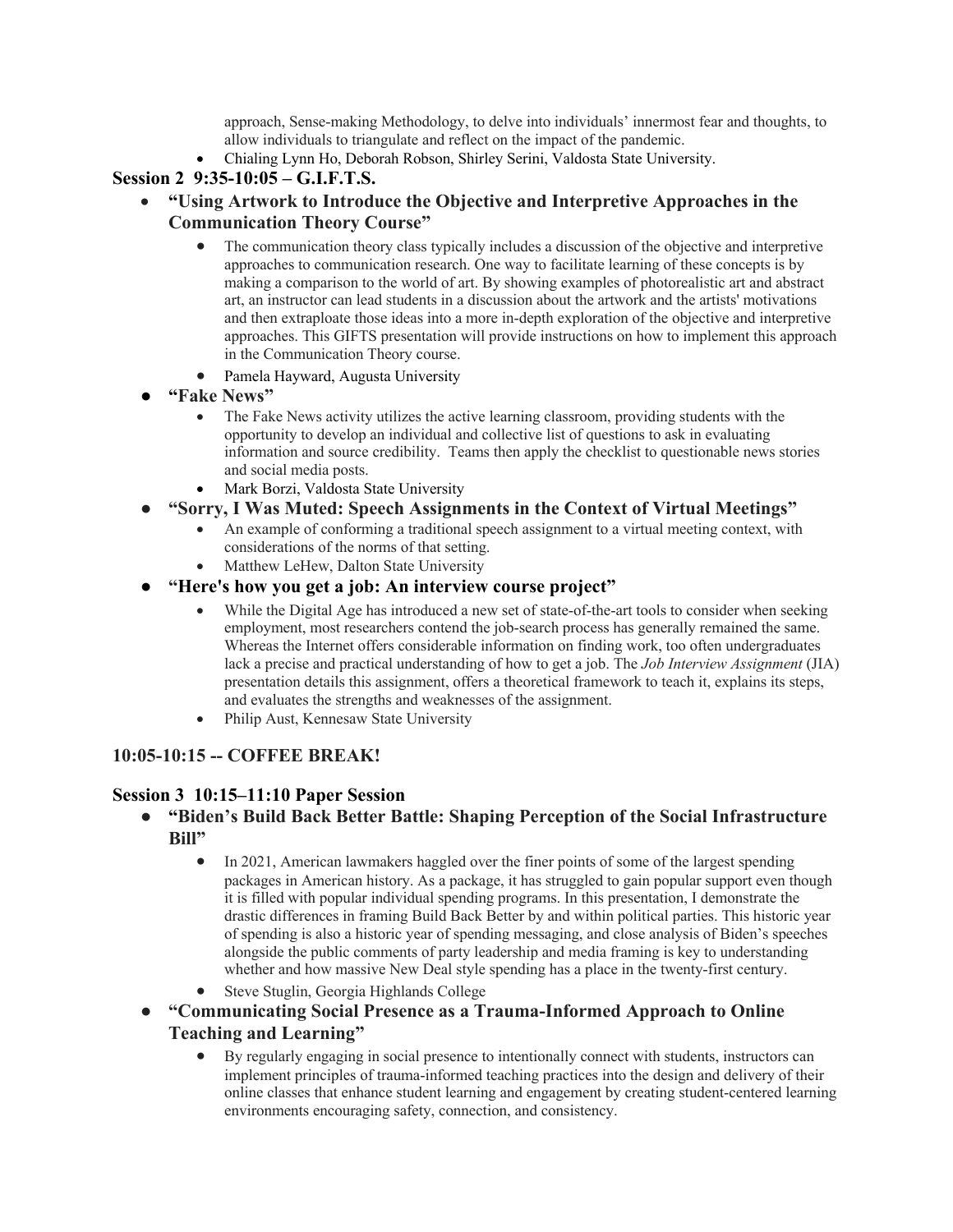- Paul Raptis, University of North Georgia
- **"Examining the Effects of Uses and Gratification After Being Involved in Activities"**
	- This study used the theory of uses and gratifications to examine the extent to which individuals may identify with a group based on their level of participation in organization-related activities. The findings shed light on how people are gratified through the relationship with the media content generator more than the mere use of the media as the uses and gratifications theory suggests.
	- Antonio Scantlebury and Chialing Lynn Ho, Valdosta State University
- **"Forgetting Freedom: Media portrayal of immigration and the Statue of Liberty in Patricia Okoumou's protest"**
	- National media coverage of the Statue of Liberty focused on freedom in the past. Patricia Okoumou's protest clearly shows how national and international media differed in their understanding of U.S. immigration policy during the Trump administration and the meaning the Statue of Liberty holds today. The study will use discourse analysis to examine national and international media coverage of Okoumou's protest on the Statue of Liberty on July 4, 2018 and her trial in December 2018.
	- Vicki Knasel Brown, Savannah State University

## **Session 4 11:15–12:00 Panel Session**

- **"Applied Research Pertaining to Interpersonal Communication & Social Media"**
	- In this panel, a group of students will give presentation on their research paper they did for the applied research methods class.
	- Sarah Jia Min, Dalton State College, chair; Nicole Aldana, Gabby Barajas, Esmi Longoria, Dalton State College, panelists.

#### **Session 5 12:05-12:50 Interactive Session**

- **"An Introduction to Using Podcasts in the Classroom"**
	- Podcasting continues to gain popularity as a source of information and entertainment. For many educators, listening to podcasts is an enjoyable activity outside the classroom but is not something they are sure how to use inside the classroom. "An Introduction to Using Podcasts in the Classroom" is a 45-minute interactive workshop that will introduce educators to podcasting and will share ways they can use this new medium to expand student learning and engagement.
	- Chad Whittle, Georgia College and Statue University

## **12:50-1:40 – GCA Business Meeting/Brown Bag Lunch**

#### **Session 6 1:45-2:30 – Roundtable**

- **"Finding the right resources for faculty and students"**
	- With the changing climates of both the classroom and the workplace, how can faculty find what they need to succeed? How can faculty as well as students adapt in unprecedented ways? This panel will discuss the steps taken to seek out new resources for the higher education classroom, where the resources are, and how to apply them to benefit students' growth and learning.
	- David Nelson, Leigh Bryan, Kim Kulovitz, Arrington Stoll

#### **Session 7 2:35-3:20– Panel Session**

- **"Partnering for Success: Honors Project Students & Student Media Staffs"**
	- Join two Georgia Highlands College students to learn how one student's honors project focusing on Leadership evolved into a full-blown podcast series. This experimental partnership is one example of how student media staffs can support student researchers while also increasing content and audience reach.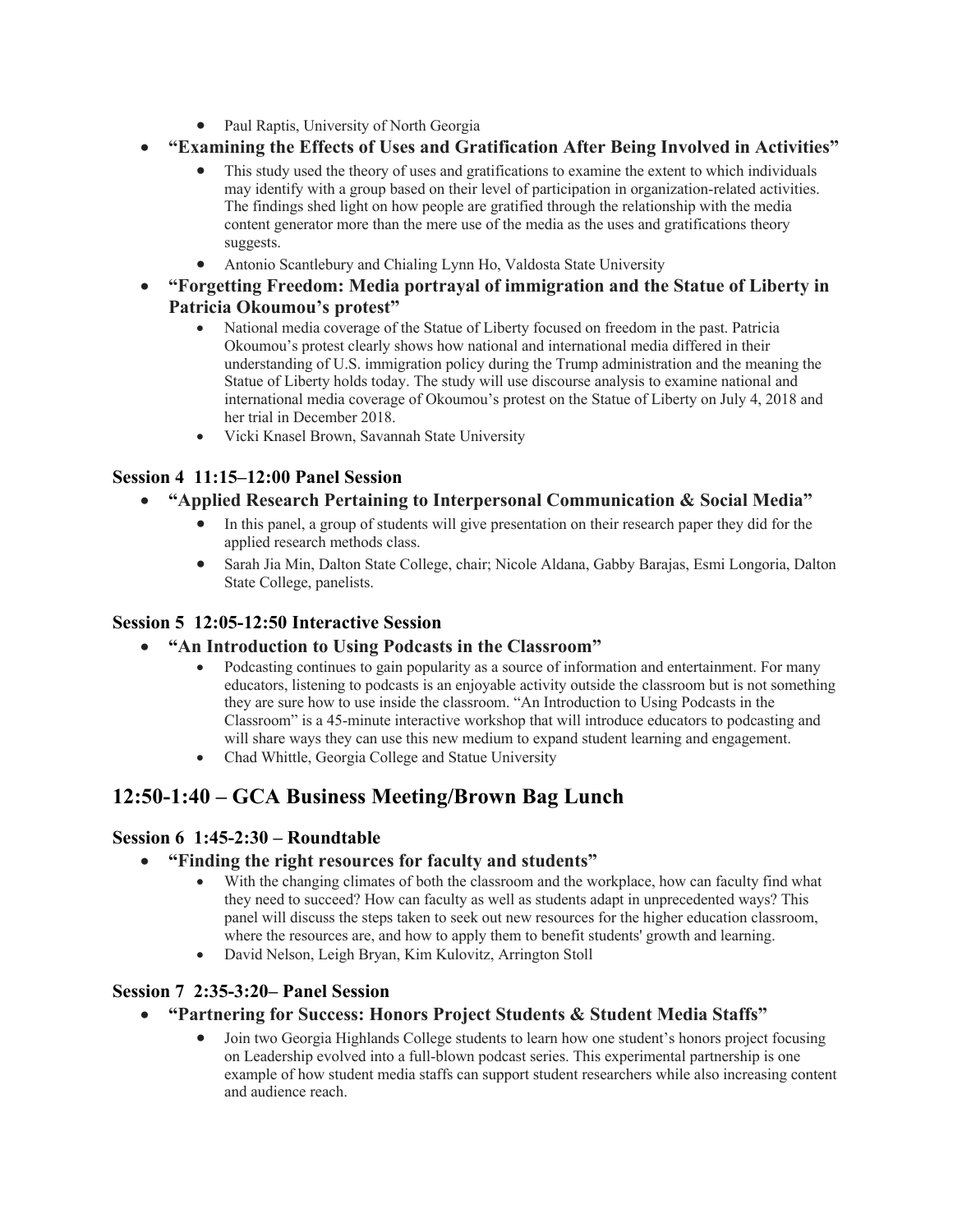• Samantha Lewis and Allison Hattaway, Georgia Highlands College

#### **Session 8 3:25-4:10 – Interactive Session**

- **"Teaching more effectively: Maximizing the use of an LMS and competency-based education"**
	- How can we make grading more effective for students and faculty? For students, it is a question of the timing of feedback, the quality of feedback, and how faculty members use it to encourage competencies. For faculty, the question is how to deliver on the expectations for students and do it efficiently.The workshop will include a brief theoretical discussion of the value of this competency-based approach and a demonstration of how to implement the system. The most valuable resources for this approach are access to the assignment or grading modules for the learning management system, a tablet with writing ability (e.g., iPad with Apple Pencil), and knowledge of HTML (not required but helpful). Following the demonstration of utilizing the system, the session will be open to questions and one-on-one tutorials as time allows.D2L Brightspace will be used for this workshop.
	- Mark Borzi

#### **Session 9 4:15-5:00 – Interactive Session**

- **"Micro-Strategies for Teaching and Tutoring: A Learning Centered Approach"**
	- Many of the books written to help educators teach are focused on Macro-Strategies: large scale strategies meant to improve the structural aspects of the teaching process. The underlying idea of the Macro-Strategies is to set the conditions that are most conducive for students to learn. Micro-Strategies focus on bridging the gap between the known and the unknown. These approaches include content that helps students make new connections and transfer learning. During this presentation micro-strategies will be classified, participants will be given examples of each kind, and participants will be asked to share their examples of micro-strategies they use when they are teaching communication classes.
	- Mark May, Clayton State University

#### **Session 10 5:05-5:50 – Panel Session**

- **"Public Speaking Course Redesign"**
	- As part of G2C (Gateway to Completion) project, the Department of Communication in Columbus State University went through 3 year course redesign process including Comprehensive Course Review (using the G2C Key Performance Indicators): year 1, Planning Course Redesign: year 2, and Implementing the redesigned course components, year 3. The committee found students' performance gap according to the course delivery format, instructors' status. To close the gap, a standardized course design across sections was proposed. To implement the course redesign, the department assigned a public speaking director, developed standardized assessment rubrics, and included of civic engagement components.
	- Youngrak Park, Ramesh Rao, Benjamin Baker, Andrew Donofrio, Danna Gibson, Columbus State University

## **Session 11 5:55-6:40 – Paper Session**

- **"Testing Hall's Low and High Context Culture Framework in a Virtual Reality Setting: Impact on Cultural Awareness"**
	- Molding individuals into competent global citizens by enhancing their cultural awareness levels is paramount due to the increasing rate of globalization. Research showed that cultural appropriation would lead to greater cultural awareness. Yet, the challenge of maintaining physical distancing in midst of the COVID-19 pandemic amplified the problem of having scant opportunity to allow for in-person intercultural communicative exchanges. In view of this reality, the current study examined how individuals can become knowledgeable of a foreign culture when they were engaged in the process of referencing one's own cultural values through navigating a foreign culture, via specific interactive features, in a virtual reality environment. Predictions on